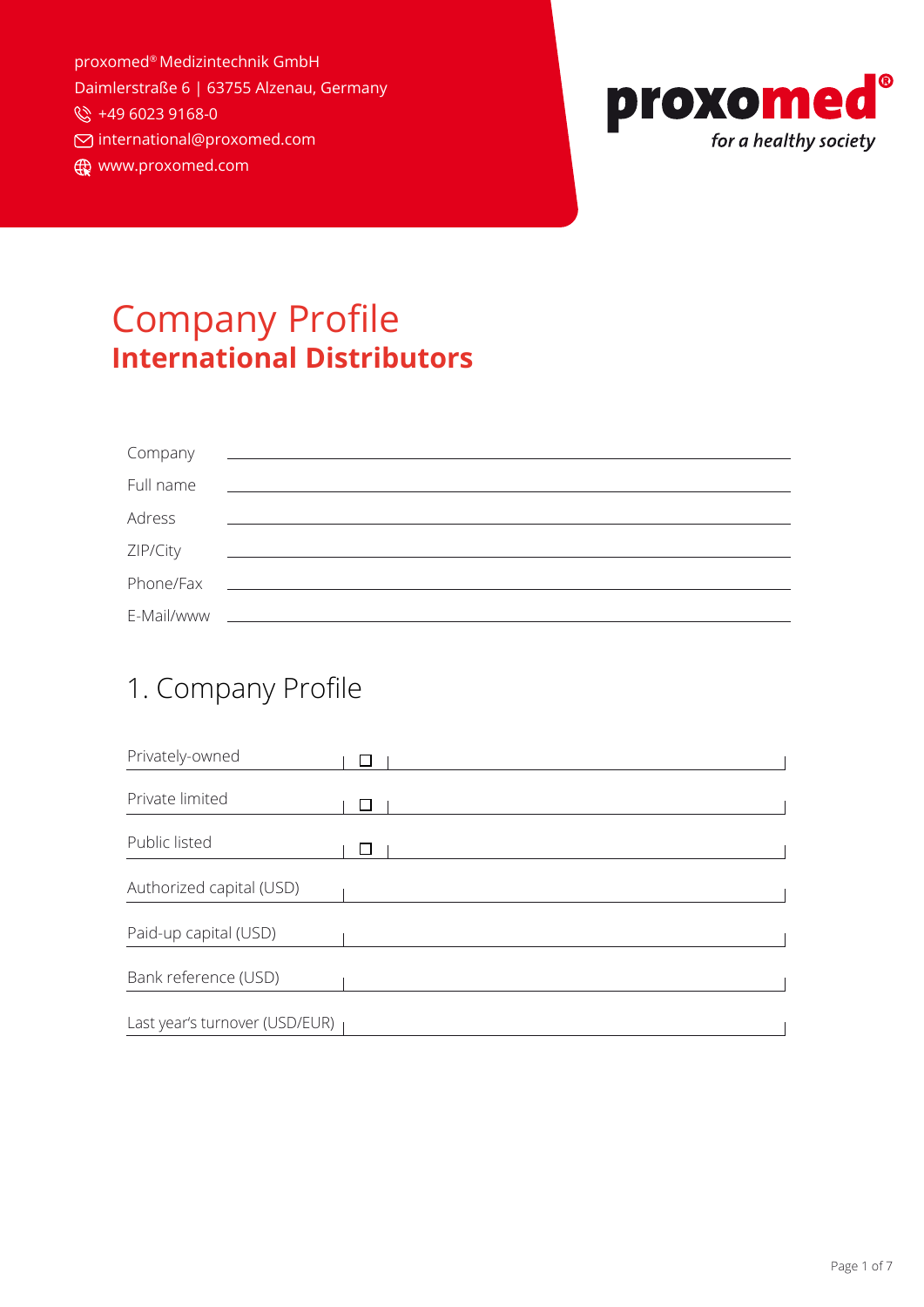proxomed® Medizintechnik GmbH Daimlerstraße 6 | 63755 Alzenau, Germany

₩ +49 6023 9168-0

international@proxomed.com

www.proxomed.com



| <b>Operations</b>             |
|-------------------------------|
|                               |
| Managing Director/CEO         |
|                               |
| Director Finances/CFO         |
|                               |
| <b>Technical Director</b>     |
|                               |
| Director Sales & Marketing    |
|                               |
| Number of Employees           |
|                               |
| <b>Responsible person for</b> |
|                               |
| Marketing                     |
|                               |
| Training/Education/Seminars   |
|                               |
| Service/Technical Support     |
|                               |

## 2. Activities

| Do you distribute medical<br>products in your country? | □ yes         | no       |
|--------------------------------------------------------|---------------|----------|
|                                                        |               |          |
| How many salespeople are                               |               |          |
| working for your company?                              |               |          |
|                                                        |               |          |
| How is your salesforce organized?                      |               |          |
|                                                        |               |          |
| Name of head of sales department?                      |               |          |
|                                                        |               |          |
| Are you manufacturing any products?                    | $\square$ yes | no       |
| Which products?                                        |               |          |
|                                                        |               |          |
| Are these your own products<br>or licensed products?   | own           | licensed |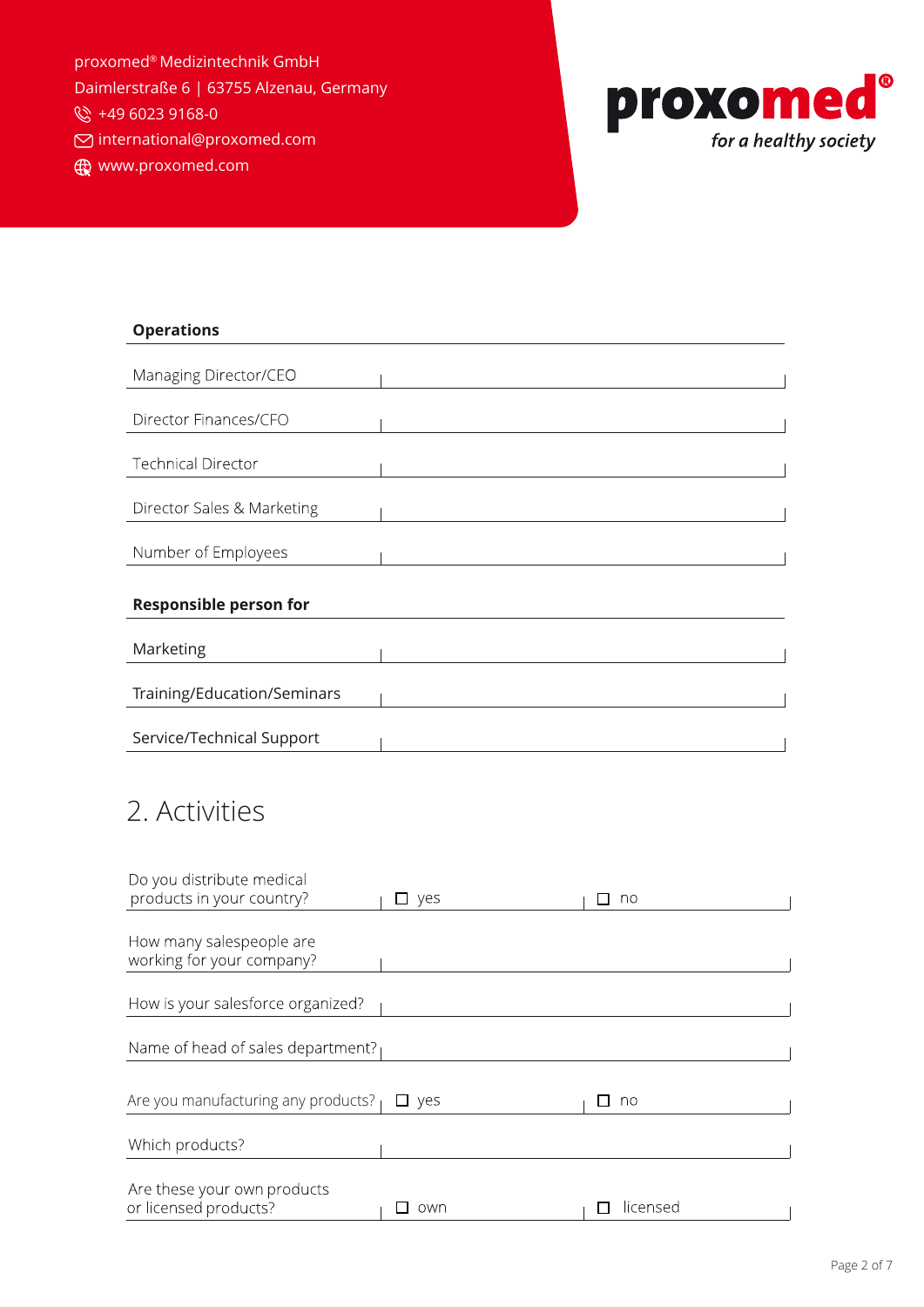proxomed® Medizintechnik GmbH Daimlerstraße 6 | 63755 Alzenau, Germany

₩ +49 6023 9168-0

international@proxomed.com

www.proxomed.com



| How is the technical service organized? $\Box$ in-house                              |                      | $\Box$ outsourced              |
|--------------------------------------------------------------------------------------|----------------------|--------------------------------|
| How many customers do you have<br>in the medical market? (estimated) $\Box$ 501-2000 | $\blacksquare$ < 200 | $\Box$ 201–500<br>$\Box$ >2001 |

When did you start your business?

## 3. Range of Products

| Which products are you<br>selling in your market? | $\Box$ isokinetic systems                             | $\Box$ cardio products                                          |  |
|---------------------------------------------------|-------------------------------------------------------|-----------------------------------------------------------------|--|
|                                                   | strength products<br>(e. g. weight stack<br>machines) | medical gauges<br>(e. g. emg, pressure<br>gauge plate )         |  |
|                                                   | pulleys/cable<br>columns                              | passive therapy<br>(as electrotherapy,<br>ultra sound scanner,) |  |
|                                                   | $\Box$ others                                         |                                                                 |  |
| Which product is a top<br>seller in your market?  |                                                       |                                                                 |  |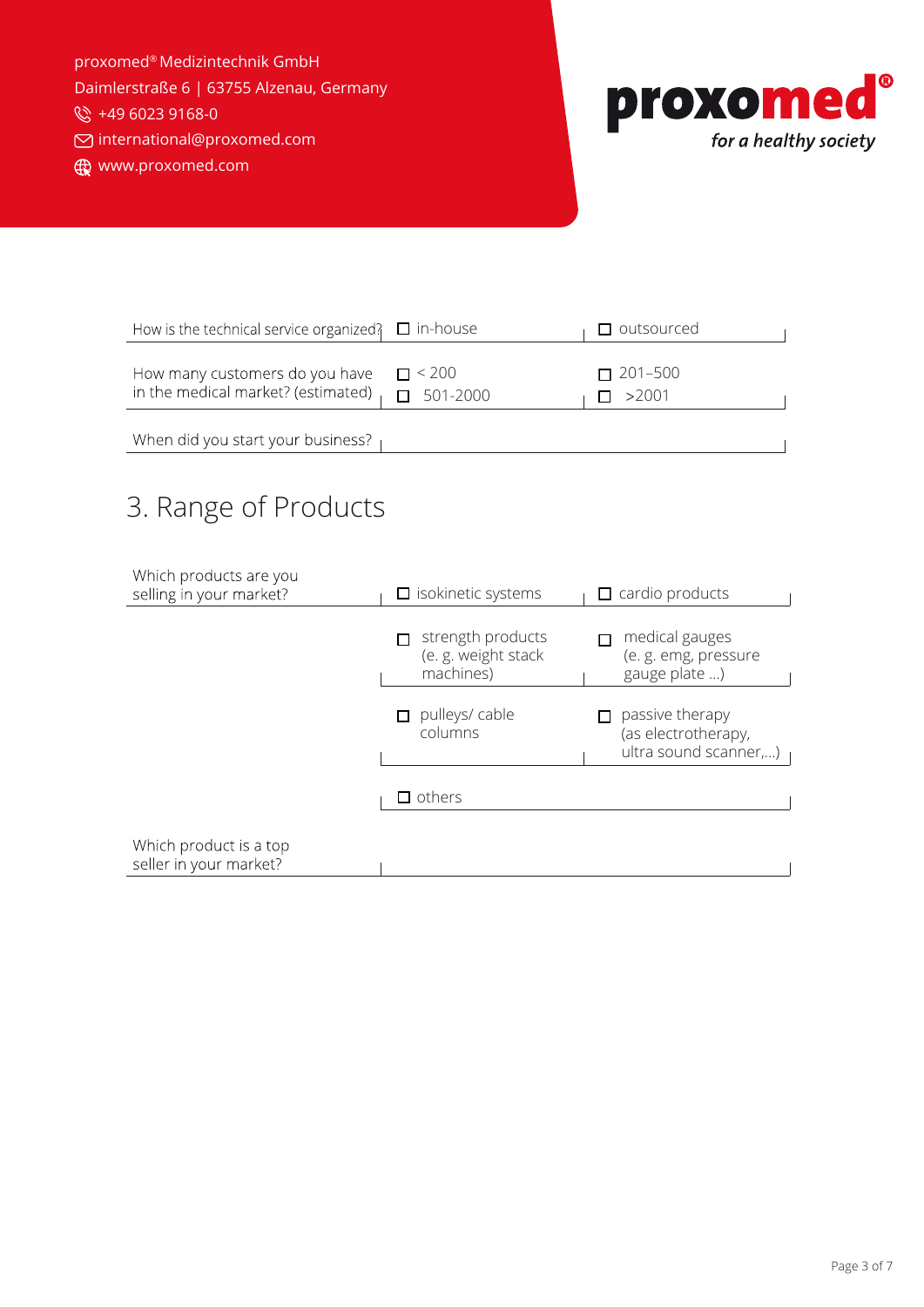proxomed® Medizintechnik GmbH Daimlerstraße 6 | 63755 Alzenau, Germany ₩ +49 6023 9168-0 international@proxomed.com

www.proxomed.com



#### 4. Target Market

| Which market(s) are you targeting? $\Box$ | physiotherapist                       | medical doctors |
|-------------------------------------------|---------------------------------------|-----------------|
| $(1 = most, 10 = less)$                   | working medicine                      | insurance       |
|                                           |                                       |                 |
|                                           | universities/<br>scientific companies | hospitals       |
|                                           | rehab centre                          | fitness market  |
|                                           | health market                         | sport clubs     |
|                                           |                                       |                 |

### 5. Marketing/Advertising

| Do you advertise in specialist<br>journals?                     | yes<br>$\sqcup$         |                     | no                              |
|-----------------------------------------------------------------|-------------------------|---------------------|---------------------------------|
| At which events are you<br>presenting products?                 | fairs<br>exhibitor<br>П |                     | special conventions             |
|                                                                 |                         |                     |                                 |
|                                                                 |                         |                     |                                 |
| Are you using any<br>additional marketing tools?<br>Which ones? |                         |                     |                                 |
| How did you establish your<br>company in your market?           | due to a product<br>П   |                     | $\Box$ due to opinion leaders   |
|                                                                 | due to quality<br>ப     |                     | due to present<br>on the market |
|                                                                 | ப                       | due to advertisings | due to price                    |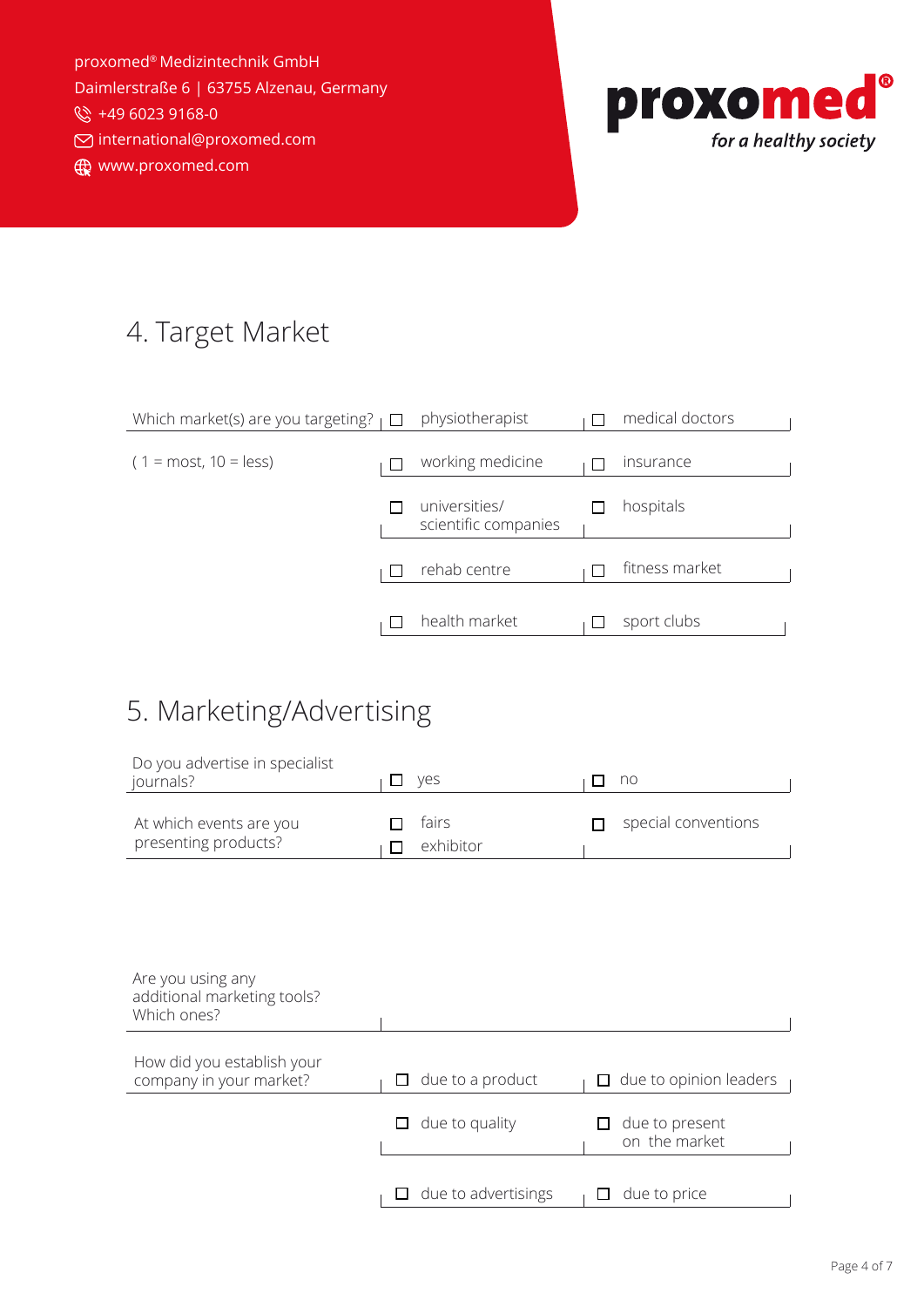proxomed® Medizintechnik GmbH Daimlerstraße 6 | 63755 Alzenau, Germany ₩ +49 6023 9168-0 international@proxomed.com www.proxomed.com



### 6. Training/Advanced Education

| Do you offer in-house training for<br>your customers?                                                                     | $\square$ yes            | $\Box$ no                      |
|---------------------------------------------------------------------------------------------------------------------------|--------------------------|--------------------------------|
| Can you provide any therapeutical<br>in-house support?                                                                    | $\square$ yes            | $\Box$ no                      |
|                                                                                                                           |                          |                                |
| If yes, what are the professional<br>qualifications of your trainers?                                                     |                          |                                |
| Do you have a showroom?                                                                                                   | $\square$ yes            | $\Box$ no                      |
| What is the size of the showroom?                                                                                         | m <sup>2</sup>           |                                |
| Where is the showroom located?                                                                                            |                          |                                |
| 7. Registration<br>Do we need to register proxomed<br>products in your country?                                           | $\n  D yes$              | $\Box$ no                      |
| Which documents are needed for the registration?                                                                          |                          |                                |
| $\Box$ EU-Declaration of Conformity                                                                                       | □ Free Sales Certificate | □ Power of Attorney            |
| $\Box$ Letter of Authorization                                                                                            | $\Box$ Product labels    | □ Product manual in English/   |
| □ Technical manual in English/                                                                                            |                          | □ Brochure/leaflet in English/ |
| $\Box$ Any other documents                                                                                                |                          |                                |
|                                                                                                                           |                          |                                |
| What is the estimate time needed for registration?<br>le there any specific remark peodod to be known for a manufacturer? |                          |                                |

Is there any specific remark needed to be known for a manufacturer? (as product class categorization, organisation realizing registration, any expected support ...)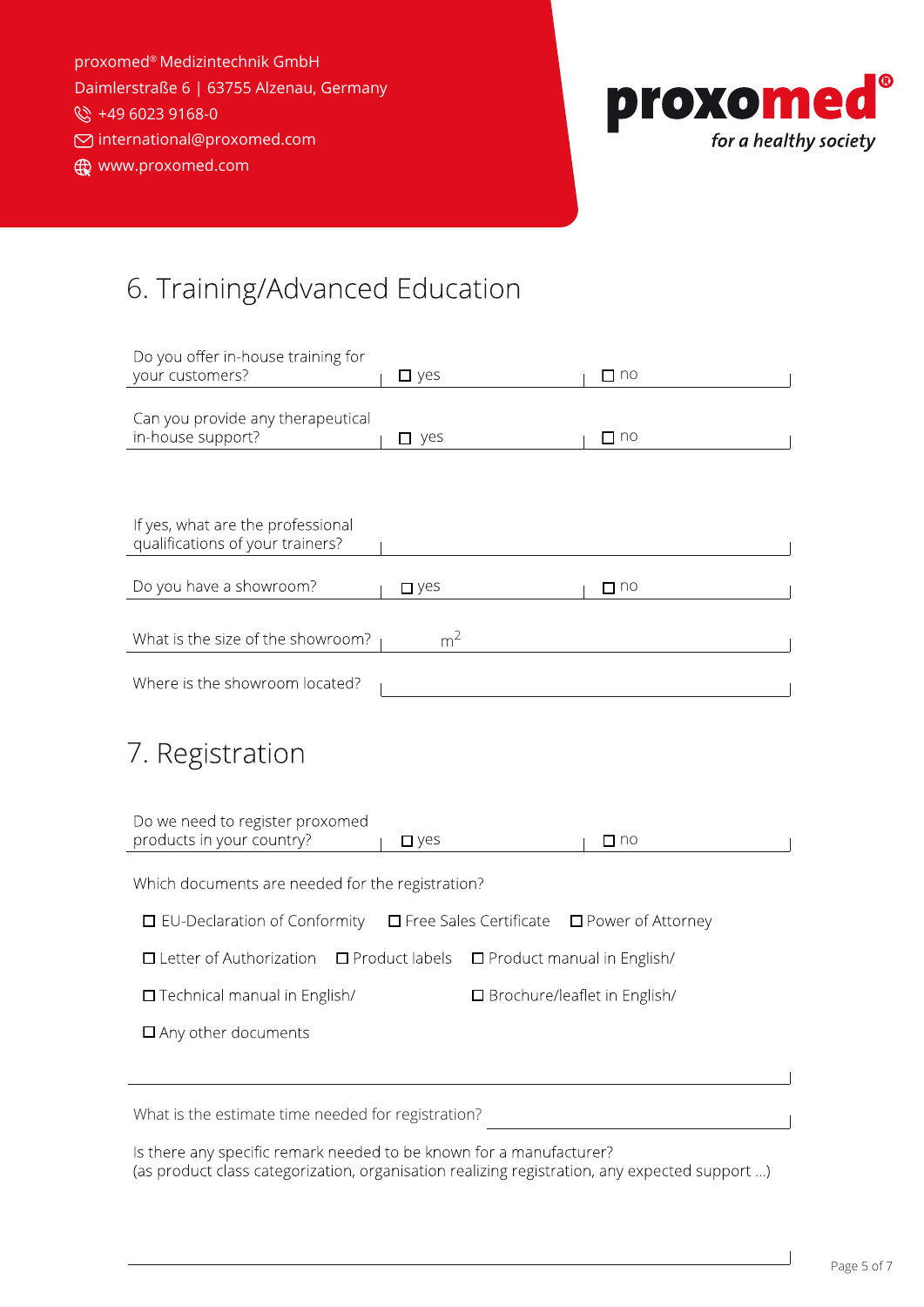proxomed® Medizintechnik GmbH Daimlerstraße 6 | 63755 Alzenau, Germany ₩ +49 6023 9168-0 international@proxomed.com www.proxomed.com



## 8. Products of proxomed®

Which proxomed products do you plan to sell in your market?

| <b>Back Therapy</b>                  | <b>Strength Training</b>                            | <b>Functional Medical Training</b><br>Therapy                               | <b>Endurance Training</b>                                                  |
|--------------------------------------|-----------------------------------------------------|-----------------------------------------------------------------------------|----------------------------------------------------------------------------|
| tergumed 710<br>itensic              | compass 600<br>П<br>compass 530<br>compass 210<br>ப | compass MTT                                                                 | kardiomed 700<br>kardiomed 521                                             |
| Gait Analysis and<br>Walking Therapy | Coordination                                        | Software                                                                    |                                                                            |
| kardiomed 521                        | compass MTT                                         | proxOS Database<br>Management<br>Software<br>proxOS Station<br>smart assist | proxotrain<br><b>IPN-Test Suite</b><br>□<br>Infopoint<br>ப<br>Workoutpoint |